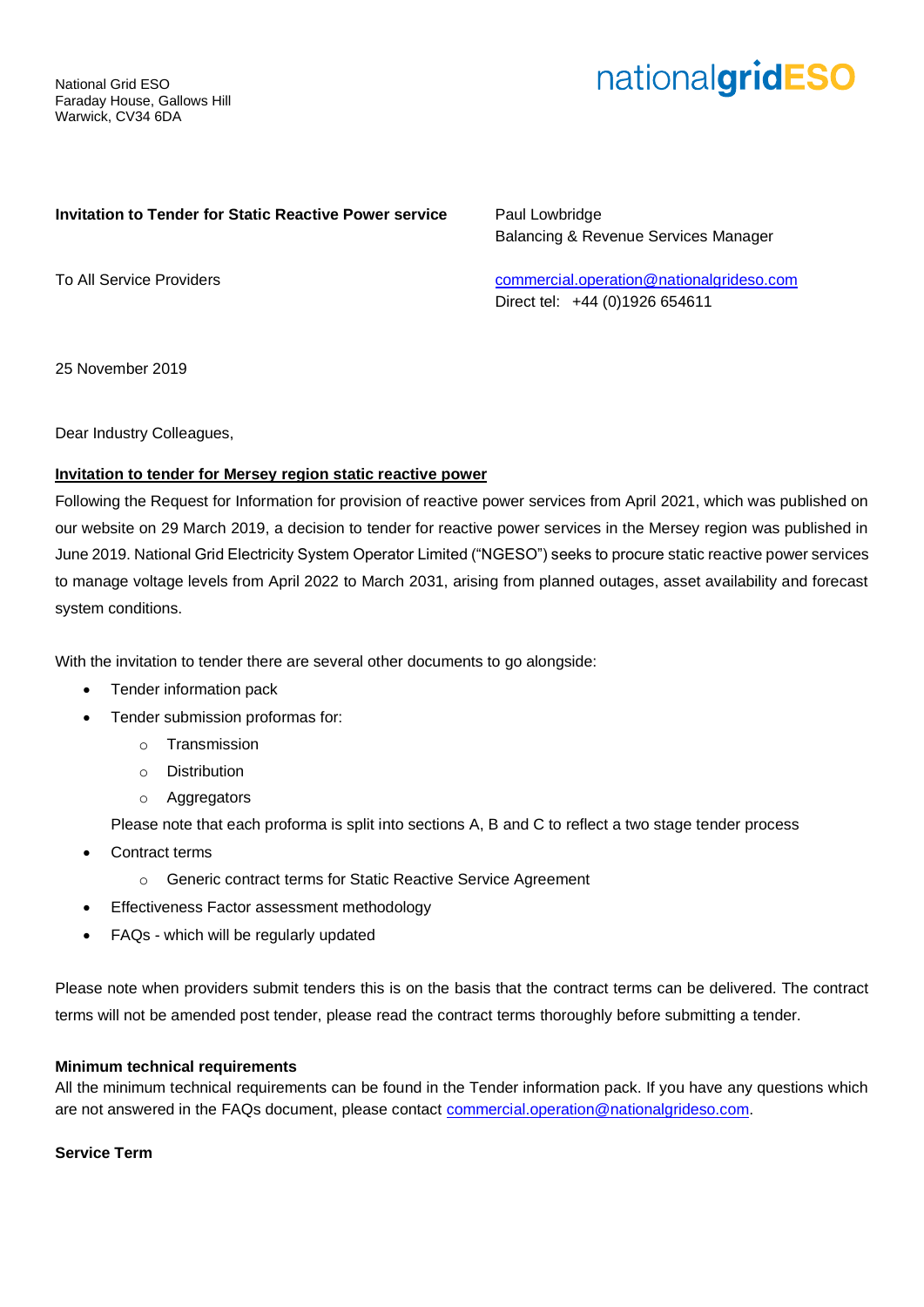Providers wishing to participate may submit one tender only per asset for the duration of the requirement, being 1<sup>st</sup> April 2022, 23:00 until 1st April 2031, 07:00, inclusive.

#### **New Providers**

Successful embedded providers may need to apply for a modification to their connection agreement post-tender if they wish to operate outside of their current connection agreement.

#### **Contract Terms**

The generic contract terms published on our website have been developed to account for all providers whether there are BM participants or embedded participants. Please read these thoroughly as they cannot be changed post-tender. When providers submit tenders, they do so on the basis that the contract terms can be delivered.

| <b>Service description: Voltage Only</b> |                                                                                                                                               |
|------------------------------------------|-----------------------------------------------------------------------------------------------------------------------------------------------|
| <b>Service Type:</b>                     | 24/7 availability, utilisation upon instruction                                                                                               |
| <b>Service Term:</b>                     | From: 01/04/2022 (23:00)<br>To: 01/04/2031 (07:00)                                                                                            |
| <b>Service Period:  </b>                 | 24/7 year-round                                                                                                                               |
| <b>Payment Rate:</b>                     | E/SP Availability only                                                                                                                        |
| <b>Maximum Notice:</b>                   | 30 minutes (2 minutes to acknowledge instruction)                                                                                             |
| <b>Additional notes:</b>                 | Maximum utilisation of 11,000 settlement periods (5,500hrs) per annum<br>Overnight and weekends primarily but could be called at other times. |

Service providers are requested to provide prices for the following service:

#### **Timescales**

The timescales for this process are as follows:

| Monday 25 <sup>th</sup> November 2019 | Tender published                                |
|---------------------------------------|-------------------------------------------------|
| Friday 13th December 2019             | Providers submit Technical Data (Section A)     |
| Friday 7 <sup>th</sup> February 2020  | NGESO returns Technical Information (Section B) |
| Friday 28th February 2020             | Providers submit Commercial Tender (Section C)  |
| Friday 24th April 2020                | <b>Contracts Awarded</b>                        |
| Friday 1 <sup>st</sup> April 2022     | <b>Service Commences</b>                        |

#### **Submission of Service and Price Offers**

Should a service provider wish to submit service and price offers for these reactive power requirements, these should be submitted to the email address: [commercial.operation@nationalgrideso.com](mailto:commercial.operation@nationalgrideso.com) in accordance with the timescales above. This process is not governed by NGESO standard contract terms, therefore the electronic submission of such offers are acceptable providing the above timescales are complied with.